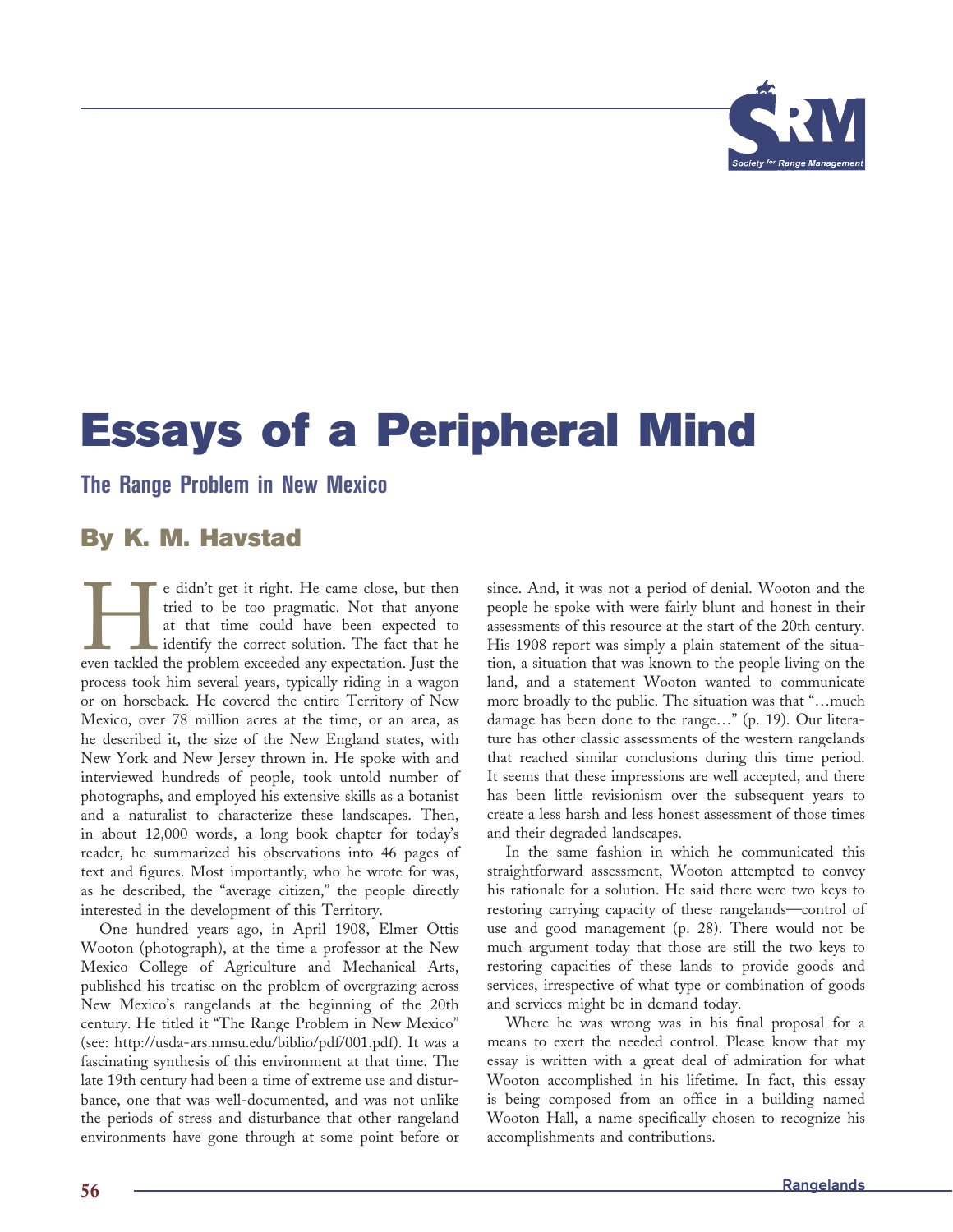

Elmer Ottis Wooton, in 1923, whose career included being a faculty member at the New Mexico College of Agriculture and Mechanical Arts, photographer, scientist, botanist, and, finally, a bureaucrat within the US Department of Agriculture (for a wonderful biography, see Allred, K. A., 1990, Elmer Ottis Wooton and the botanizing of New Mexico, Systematic Botany 15:700–719).

He said that restoring these lands would be best served if control of the lands was in the hands of nonresidents. He thought the pragmatic thing to do was to place the authority to manage these public lands far removed from local personal interests. He thought this solution would adjudicate their management in the best interests of all parties concerned (p. 33). He wrote that control of these lands should be with the federal government (p. 37). Of course, Wooton was not alone in these sentiments at this time. Many others were also campaigning for a federal system of public land management for the West, including President Theodore Roosevelt. In fact, there were reasonable existing examples of the value of a federal system of control for certain services, including at that time the federal postal service.

With passage of the Taylor Grazing Act in 1934, a simple document of only a few pages, a federal system of control of over 80 million acres of public rangelands was eventually established. Today, the Bureau of Land Management provides this system of federal control for hundreds of millions of acres of rangelands in the United States, including millions of acres of rangelands in New Mexico. Wooton eventually saw the implementation of his pragmatic solution for the range problems in New Mexico.

Yet, one would argue that there are still range problems in New Mexico and elsewhere. This is not to say that the BLM, and the many other agencies and organizations involved in rangeland management, are not professional and competent organizations. Or that rangelands of today

are not improved over their conditions of prior centuries. Or that federal (or state) land management entities have not also provided professional land management leadership and technological services. That is not what Wooton got wrong. What he missed, and what is often continually missed in developing our policies and practices across these landscapes, is that these are systems that have been strongly shaped and influenced by the people who live on these landscapes. These are human-coupled ecosystems. The manage ment of these lands is not about control, it is about the people who live there. Simply put, these are human-dominated landscapes.

This human influence has been the primary driver of these systems for decades, even well before Wooton's time. As one illustration, here is a snippet of observations by a person who was extremely familiar with these landscapes in New Mexico and the Southwest: "He recognized that the once inexhaustible west was shrinking before his eyes… the tendrils of civilization creeping in…. The West was filling up fast...everything he touched, it seemed, had withered." This and other wonderful observations are in the book *Blood and Thunder*, written by Hampton Sides (2006, Anchor Books, 480 p.). The observations quoted above were made by Kit Carson, the noted frontier man, mountain man, guide, soldier, and a central figure in the expansion of the American West in the early and mid-19th century. These were his observations about New Mexico in the 1840s.

Our current understandings of the impacts of this human presence are increasingly sophisticated, yet they seem to be in the same alarming vein as those of Kit Carson's from over 160 yr ago. One recent example, of many, is the observation that 60% of trends in river flows and snow packs in the western United States over the last half of the 20th century are "human-induced" (see: Barnett et al., 2008, Penetration of human-induced warming into the world's oceans, *Science* 319:1080–1083). Of course, these observed trends are leading to drier summer conditions, and all of the negative consequences associated with reduced water availability.

The negative impacts of humans in these landscapes might seem to be an argument in support of Wooton's 1908 proposed solution. Yet, many impacts, such as anthropogenic-induced climate change, are created by humans in many landscapes, not just the western United States. And, if people have been part of the original problem, they have to be part of the solution. Much of our literature, and much of our policy for proper resource management, has a central theme that starts with empowering the people who live and work on the land to act as stewards of that land.

If I am as honest and blunt today as Wooton was over 100 yr ago, I have to admit there are still range problems here and elsewhere. As one example, just look at the mess that is the wolf reintroduction program across the western United States. For a fairly honest review of the convoluted